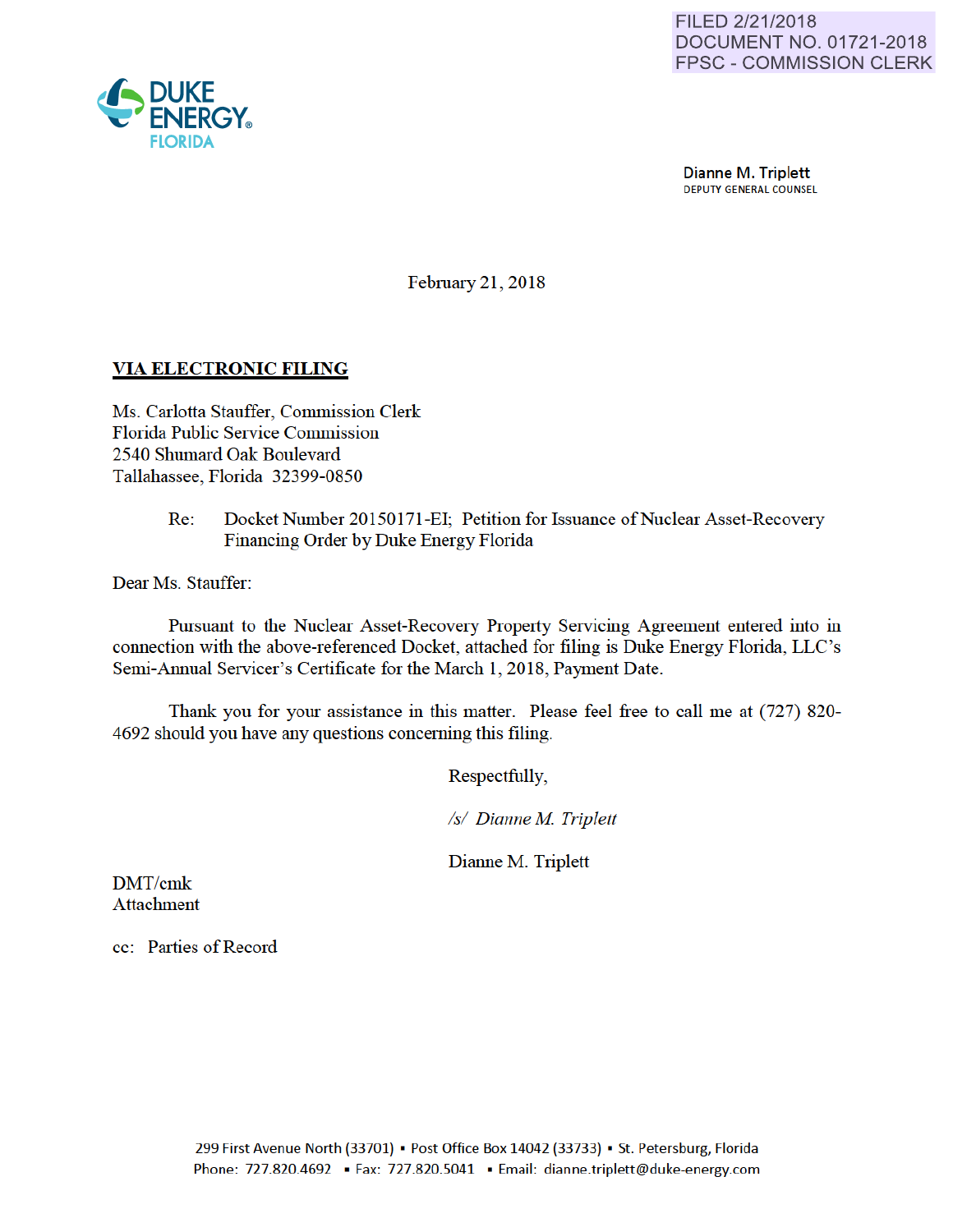## SEMI-ANNUAL SERVICER'S CERTIFICATE

Pursuant to Section 4.01(c)(ii) of the Nuclear Asset-Recovery Property Servicing Agreement, dated as of June 22, 2016<br>(Servicing Agreement), by and between DUKE ENERGY FLORIDA, LLC, as servicer (Servicer), and Duke Energy

Capitalized terms used but not defined herein have their respective meanings as set forth in the Servicing Agreement.<br>References herein to certain sections and subsections are references to the respective sections of the S

Collection Periods: September 1, 2017 to February 28, <sup>2018</sup>

Payment Date: March 1, 2018

1. Collections Allocable and Aggregate Amounts Available for the Current Payment Date:

| i.    | Remittances for the September 2017 Collection Period |              |                          | \$<br>9,860,110.84 |
|-------|------------------------------------------------------|--------------|--------------------------|--------------------|
| ii.   | Remittances for the October 2017                     |              | <b>Collection Period</b> | 7,861,174.89       |
| iii.  | Remittances for the November 2017 Collection Period  |              |                          | 6,678,906.56       |
| iv    | Remittances for the December 2017 Collection Period  |              |                          | 5,703,292.07       |
| v.    | Remittances for the                                  | January 2018 | <b>Collection Period</b> | 5,234,992.87       |
| vi.   | Remittances for the February 2018 Collection Period  |              |                          | 5,669,617.88       |
| vii.  |                                                      |              |                          |                    |
| viii. |                                                      |              |                          |                    |

| ix.   | Investment Earnings on Capital Subaccount                 | 31.342.25     |
|-------|-----------------------------------------------------------|---------------|
| х.    | Investment Earnings on Excess Funds Subaccount            | 15,660.76     |
| xi.   | Investment Earnings on General Subaccount                 | 115,772.08    |
| xii.  | General Subaccount Balance (sum of i through xi above)    | 41,170,870.20 |
| xiii. | Excess Funds Subaccount Balance as of prior Payment Date  | 3,567,131.76  |
|       | xiv. Capital Subaccount Balance as of prior Payment Date  | 6,471,450.00  |
| XV.   | Collection Account Balance (sum of xii through xiv above) | 51,209,451.96 |

|  | Outstanding Amounts of as of prior Payment Date: |  |  |  |  |  |  |
|--|--------------------------------------------------|--|--|--|--|--|--|
|--|--------------------------------------------------|--|--|--|--|--|--|

|      | Series A     | 2018 | <b>Outstanding Amount</b>                              |   | 120,300,000.00   |
|------|--------------|------|--------------------------------------------------------|---|------------------|
| ii.  | Series A     | 2021 | <b>Outstanding Amount</b>                              |   | 150,000,000.00   |
| iii. | Series A     | 2026 | <b>Outstanding Amount</b>                              |   | 436,000,000.00   |
|      | iv. Series A | 2032 | <b>Outstanding Amount</b>                              |   | 250,000,000.00   |
| V.   | Series A     | 2035 | <b>Outstanding Amount</b>                              |   | 275,290,000.00   |
|      |              |      | vi. Aggregate Outstanding Amount of all Series A Bonds | ٠ | 1,231,590,000.00 |

3. Required Funding/Payments as of Current Payment Date:

|      | Principal          |      |   | <b>Principal Due</b> |
|------|--------------------|------|---|----------------------|
| i.   | Series A           | 2018 | s | 28,331,638.00        |
| ii.  | Series A           | 2021 |   |                      |
| iii. | Series A           | 2026 |   |                      |
| iv.  | Series A           | 2032 |   |                      |
| V.   | Series A           | 2035 |   |                      |
| vi.  | All Series A Bonds |      |   |                      |
|      |                    |      | s | 28,331,638.00        |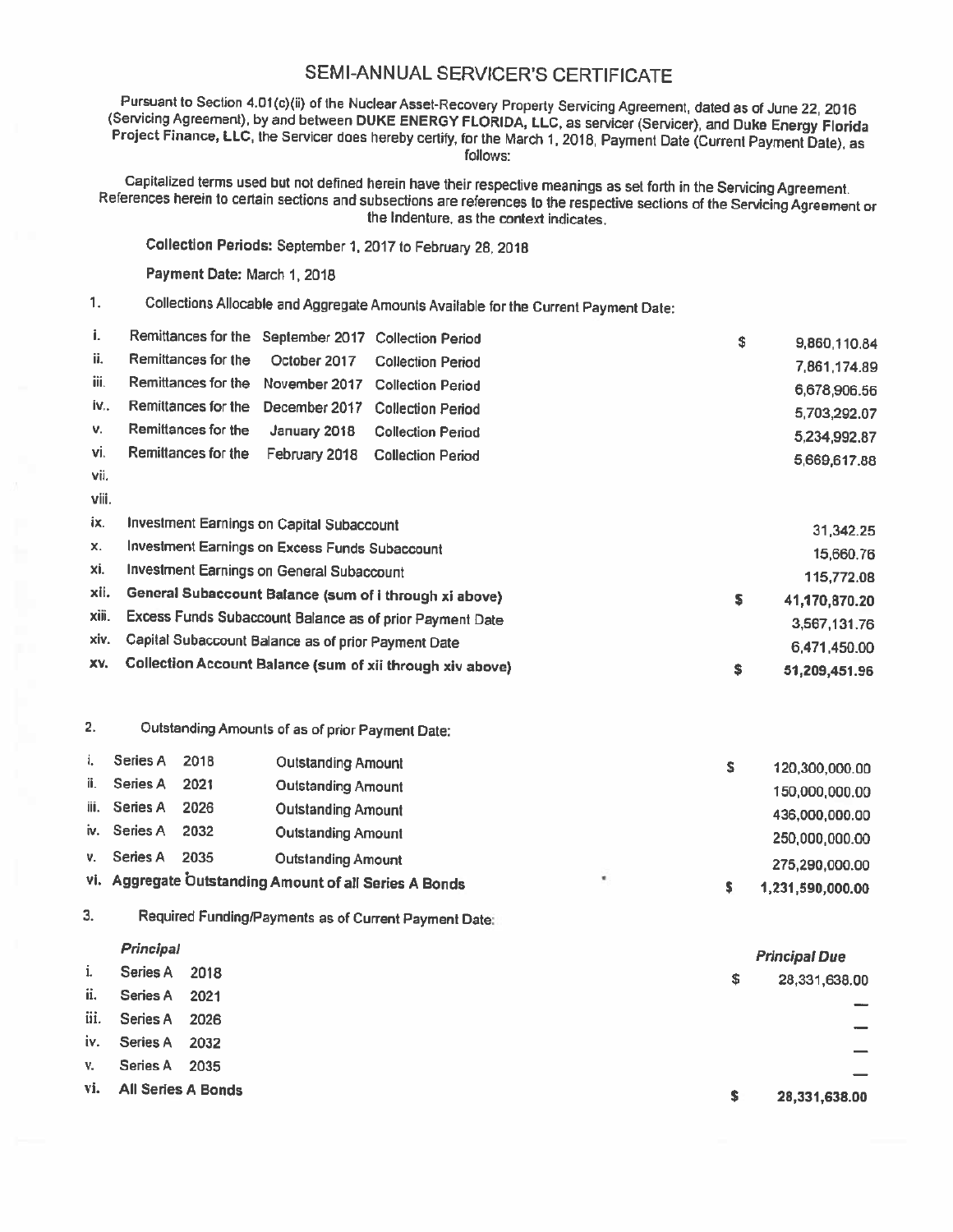|          | Interest        |                                                                 |                  |                                                                                        |     |                     |      |                                      |        |    |                         |
|----------|-----------------|-----------------------------------------------------------------|------------------|----------------------------------------------------------------------------------------|-----|---------------------|------|--------------------------------------|--------|----|-------------------------|
|          | <b>WAL</b>      |                                                                 | Interest<br>Rate | Days in Interest Period                                                                |     |                     |      | <b>Principal Balance</b>             |        |    | Interest Due            |
| v.       | Series A 2018   |                                                                 | 1.196%           |                                                                                        | 249 | \$                  |      | 120,300,000.00                       | \$     |    | 719,394.00              |
| ٧i.      | Series A 2021   |                                                                 | 1.731%           |                                                                                        | 249 |                     |      | 150,000,000.00                       |        |    | 1,298,250.00            |
| vii.     | Series A 2026   |                                                                 | 2.538%           |                                                                                        | 249 |                     |      | 436,000,000.00                       |        |    | 5,532,840.00            |
| viii.    | Series A 2032   |                                                                 | 2.858%           |                                                                                        | 249 |                     |      | 250,000,000.00                       |        |    | 3,572,500.00            |
| ix.      | Series A 2035   |                                                                 | 3.112%           |                                                                                        | 249 |                     |      | 275,290,000.00                       |        |    | 4,283,512.40            |
| x.       |                 | All Series A Bonds                                              |                  |                                                                                        |     |                     |      |                                      | \$     |    | 15,406,496.40           |
|          |                 |                                                                 |                  |                                                                                        |     |                     |      | <b>Required Level</b>                |        |    | <b>Funding Required</b> |
| xi.      | Capital Account |                                                                 |                  |                                                                                        |     | \$                  |      | 6,471,450.00                         | \$     |    |                         |
| 4.       |                 |                                                                 |                  | Allocation of Remittances as of Current Payment Date Pursuant to 8.02(e) of Indenture: |     |                     |      |                                      |        |    |                         |
| i.       |                 | Trustee Fees and Expenses; Indemnity Amounts                    |                  |                                                                                        |     |                     |      |                                      |        | \$ |                         |
| ii.      | Servicing Fee   |                                                                 |                  |                                                                                        |     |                     |      |                                      |        |    | 323,572.50              |
| iii.     |                 | <b>Administration Fee</b>                                       |                  |                                                                                        |     |                     |      |                                      |        |    | 25,000.00               |
| iv.      |                 | <b>Operating Expenses</b>                                       |                  |                                                                                        |     |                     |      |                                      |        |    | 38,467.86               |
|          |                 |                                                                 |                  |                                                                                        |     |                     |      | Per \$1,000 of<br>Original Principal |        |    |                         |
|          | Series A Bonds  |                                                                 |                  |                                                                                        |     | Aggregate           |      | Amount                               |        |    |                         |
| v.       |                 | Semi-Annual Interest (including any past-due for prior periods) |                  |                                                                                        |     |                     |      |                                      |        | \$ | 15,406,496.40           |
| 1.       | Series A 2018   |                                                                 |                  |                                                                                        | \$  | 719,394.00 \$       |      |                                      | 3.93   |    |                         |
| 2.       | Series A 2021   |                                                                 |                  |                                                                                        |     | 1,298,250.00        |      |                                      | 8.66   |    |                         |
| 3.       | Series A 2026   |                                                                 |                  |                                                                                        |     | 5,532,840.00        |      |                                      | 12.69  |    |                         |
| 4.<br>5. | Series A 2032   |                                                                 |                  |                                                                                        |     | 3,572,500.00        |      |                                      | 14.29  |    |                         |
|          | Series A 2035   |                                                                 |                  |                                                                                        |     | 4,283,512.40        |      |                                      | 15.56  |    |                         |
| vi.      |                 |                                                                 |                  | Principal Due and Payable as a Result of an Event of Default or on Final Maturity Date |     |                     |      |                                      |        | s  |                         |
| 1.       | Series A 2018   |                                                                 |                  |                                                                                        | \$  |                     | $-5$ |                                      |        |    |                         |
| 2.       | Series A 2021   |                                                                 |                  |                                                                                        |     |                     |      |                                      |        |    |                         |
| З.       | Series A 2026   |                                                                 |                  |                                                                                        |     |                     |      |                                      |        |    |                         |
| 4.       | Series A 2032   |                                                                 |                  |                                                                                        |     |                     |      |                                      |        |    |                         |
| 5.       | Series A 2035   |                                                                 |                  |                                                                                        |     |                     |      |                                      |        |    |                         |
| vii.     |                 | Semi-Annual Principal                                           |                  |                                                                                        |     |                     |      |                                      |        |    | 28,331,638.00           |
| 1.       | Series A 2018   |                                                                 |                  |                                                                                        |     | \$ 28,331,638.00 \$ |      |                                      | 154.82 |    |                         |
| 2.       | Series A 2021   |                                                                 |                  |                                                                                        |     |                     |      |                                      |        |    |                         |
| З.       | Series A 2026   |                                                                 |                  |                                                                                        |     |                     |      |                                      |        |    |                         |
| 4.       | Series A 2032   |                                                                 |                  |                                                                                        |     |                     |      |                                      |        |    |                         |
| 5.       | Series A 2035   |                                                                 |                  |                                                                                        |     |                     |      |                                      |        |    |                         |
| viii.    |                 | Other unpaid Operating Expenses                                 |                  |                                                                                        |     |                     |      |                                      |        | s  |                         |
| ix.      |                 | Funding of Capital Subaccount (to required level)               |                  |                                                                                        |     |                     |      |                                      |        |    |                         |
| х.       |                 | Capital Subaccount Return to Duke Energy Florida                |                  |                                                                                        |     |                     |      |                                      |        |    | 100,696.00              |
| xi.      |                 | Withdrawals from Excess Funds Subaccount                        |                  |                                                                                        |     |                     |      |                                      |        |    | (3,055,000.56)          |
| xii.     |                 | Released to Issuer upon Retirement of all Series Bonds          |                  |                                                                                        |     |                     |      |                                      |        |    |                         |
| xiii.    |                 | Aggregate Remittances as of Current Payment Date                |                  |                                                                                        |     |                     |      |                                      |        | s  | 41,170,870.20           |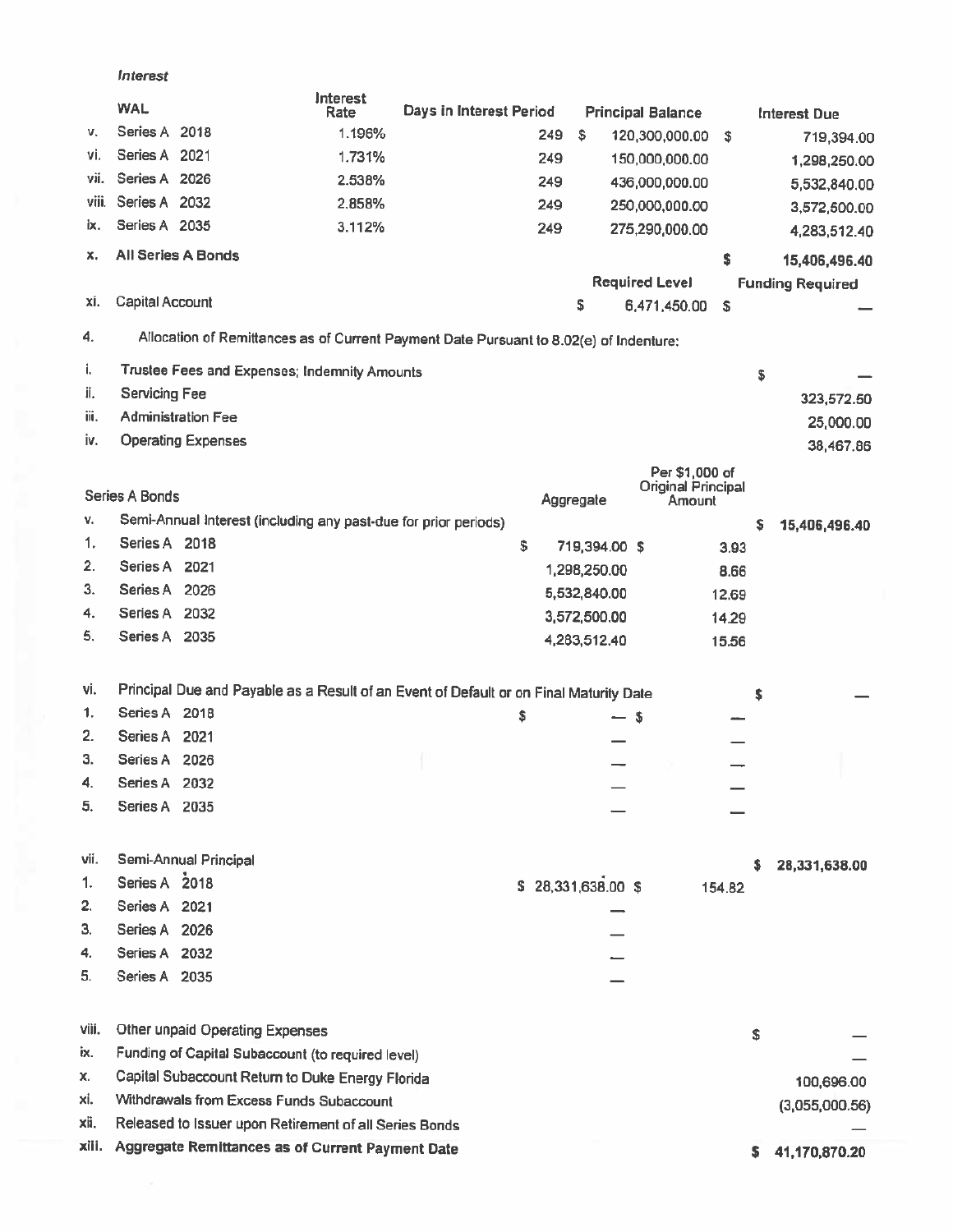5. Outstanding Amount and Collection Account Balance as of Current Payment Date (after giving effect to payments to be<br>made on such Payment Date):

|       | Series A 2018                                      | \$ | 91,968,362.00    |
|-------|----------------------------------------------------|----|------------------|
| ii.   | Series A 2021                                      |    | 150,000,000.00   |
| iii.  | Series A<br>2026                                   |    |                  |
| iv.   | Series A<br>2032                                   |    | 436,000,000.00   |
|       |                                                    |    | 250,000,000.00   |
| v.    | Series A<br>2035                                   |    | 275,290,000.00   |
| vi.   | Aggregate Outstanding Amount of all Series A Bonds | s  | 1,203,258,362.00 |
| vii.  | <b>Excess Funds Subaccount Balance</b>             |    | 512,131.20       |
| viii. | Capital Subaccount Balances                        |    |                  |
| ix.   |                                                    |    | 6,471,450.00     |
|       | <b>Aggregate Collection Account Balance</b>        | \$ | 6,983,581.20     |

6. Subaccount Withdrawals as of Current Payment Date [If applicable, pursuant to Section 8.02(e) of Indenture):

|      | Excess Funds Subaccount  | 3,055,000.56 |
|------|--------------------------|--------------|
| ii.  | Capital Subaccount       |              |
| jii. | <b>Total Withdrawals</b> | 3,055,000.56 |

7. Shortfalls in Interest and Principal Payments as of Current Payment Date:

| i.  | Semi-annual Interest                                                            |                |
|-----|---------------------------------------------------------------------------------|----------------|
|     | Series A 2018                                                                   | \$<br>-        |
|     | Series A 2021                                                                   |                |
|     | Series A 2026                                                                   |                |
|     | Series A 2032                                                                   |                |
|     | Series A 2035                                                                   |                |
|     | Total                                                                           | \$             |
| ii. | Semi-annual Principal                                                           |                |
|     | Series A 2018                                                                   | \$             |
|     | Series A 2021                                                                   |                |
|     | Series A 2026                                                                   |                |
|     | Series A 2032                                                                   |                |
|     | Series A 2035                                                                   |                |
|     | <b>Total</b>                                                                    | \$             |
| 8.  |                                                                                 |                |
|     | Shortfalls in Payment of Return on Invested Capital as of Current Payment Date: |                |
| Î.  | Return on Invested Capital                                                      | \$             |
| 9.  | Shortfalls in Required Subaccount Levels as of Current Payment Date:            | $\blacksquare$ |
|     |                                                                                 |                |

i. Capital Subaccount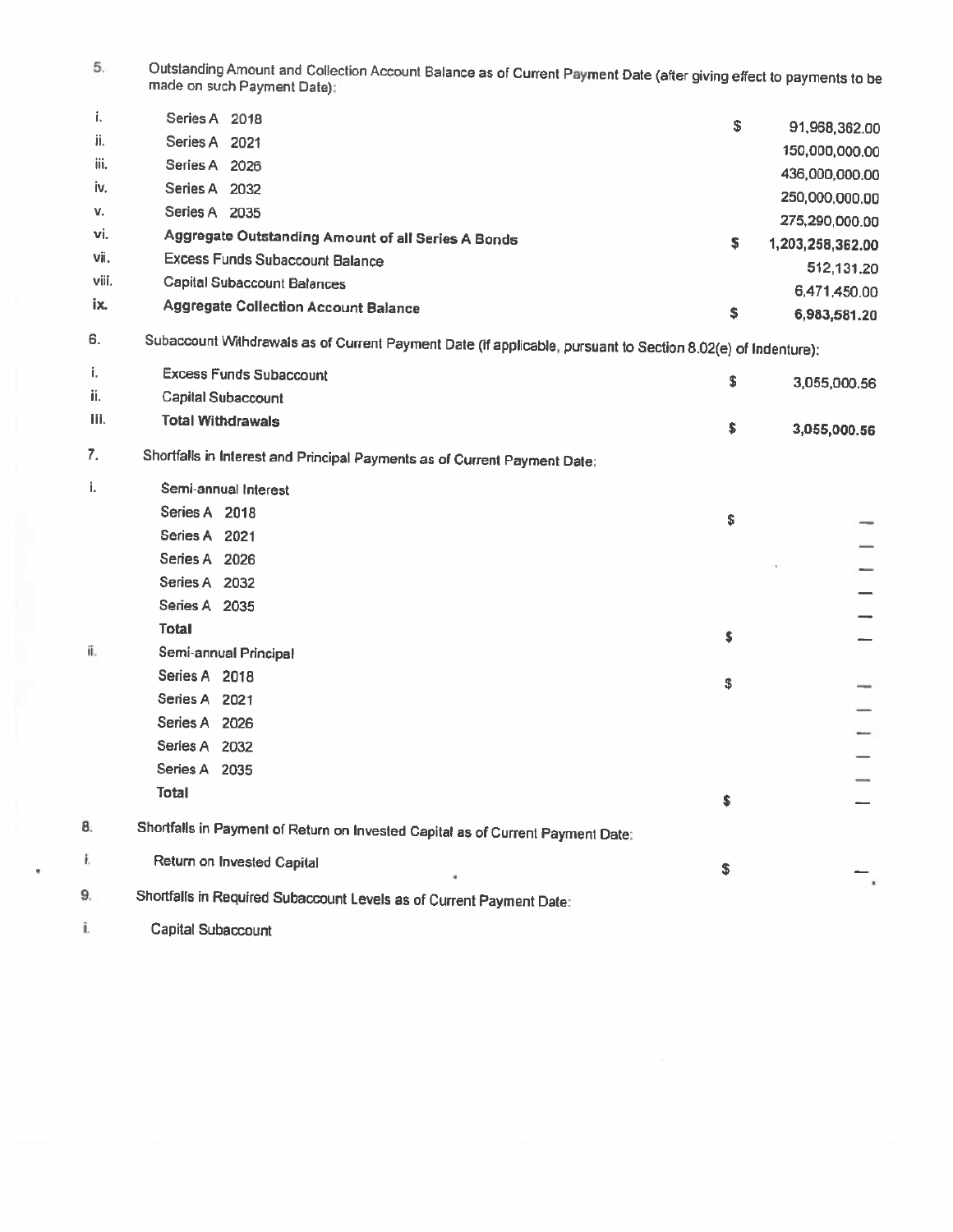IN WITNESS VVHEREOF. the undersigned has duly executed and delivered this Semi-Annual Servicer's Certificate

Date: February 21, 2018 **DUKE ENERGY FLORIDA, LLC,** as Servlcer

By: By:~t<~fki~~---

ł

David Doss Director, Electric Utilities and Infrastructure